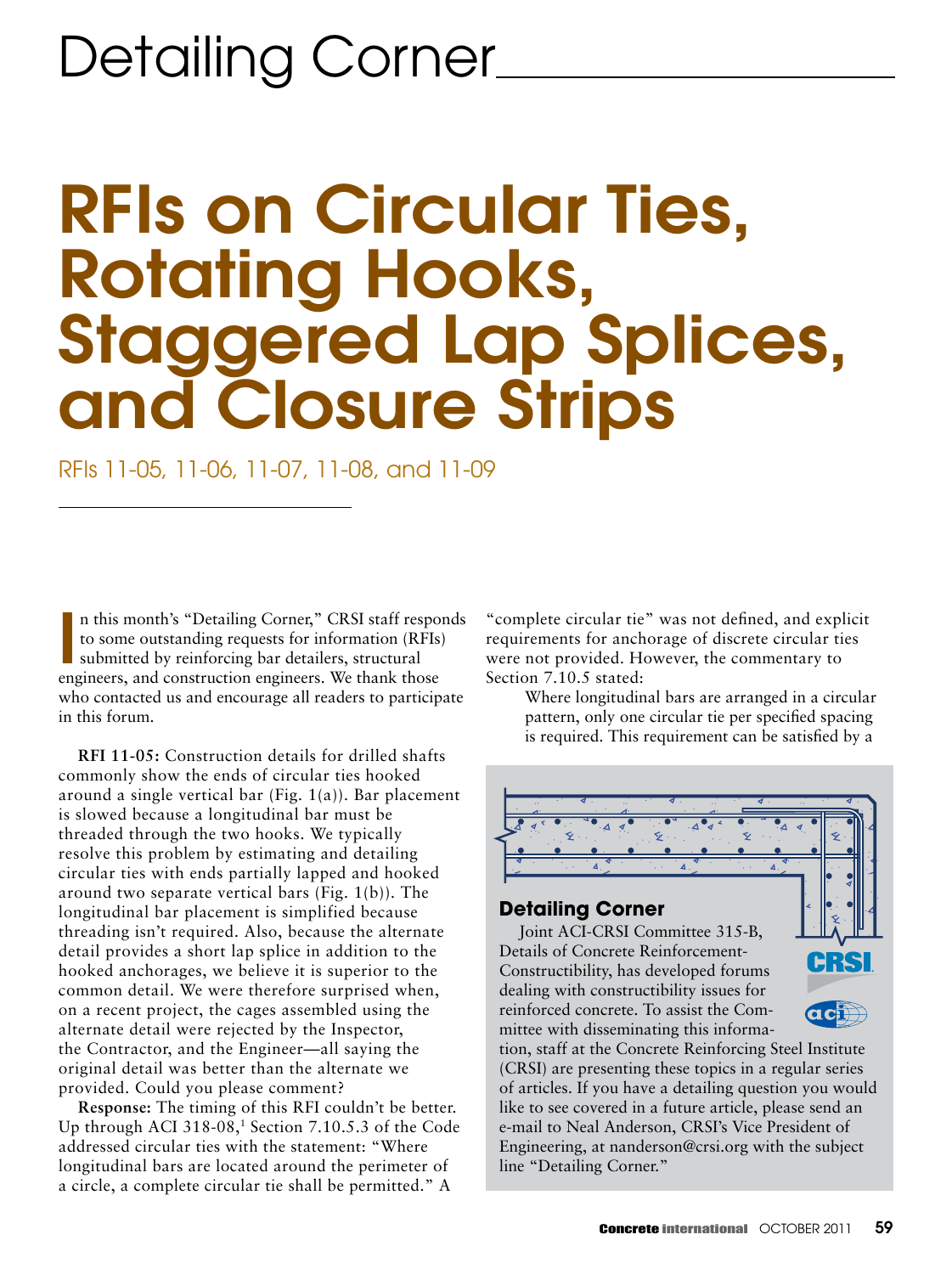continuous circular tie (helix) at larger pitch than required for spirals under [Section] 10.9.3, the maximum pitch being equal to the required tie spacing (see also [Section] 7.10.4.3).

Although this commentary didn't provide guidance for discrete circular ties, ACI 315-992 provides a Type T3 tie detail (Fig. 1(c)), showing a circular tie with end extensions. The end extensions are sufficient to provide a lap splice, so this is commonly interpreted as a complete circular tie.

In ACI 318-11, $3$  a complete circular tie has been explicitly defined with the addition of a new Section 7.10.5.4:

> **7.10.5.4** – Where longitudinal bars are located around the perimeter of a circle, a complete circular tie shall be permitted. The ends of the circular tie shall overlap by not less than 6 in. (152 mm) and terminate with standard hooks that engage a longitudinal column bar. Overlaps at ends of adjacent circular ties shall be staggered around the perimeter enclosing the longitudinal bars.

The requirements of the new ACI 318 section on circular ties closely match your alternate detail shown in Fig. 1(b). Therefore, your alternate detail should be acceptable, provided the circular tie lap is at



Fig. 1: Construction details for circular ties in drilled shafts: (a) tie hooked around single bar; (b) tie lapped and hooked around separate vertical bars; (c) the Type 3 circular tie detail per Reference 2; and (d) the Type 3A circular tie detail per Reference 4 (1 in. = 25 mm)

least 6 in. (152 mm) and successive circular ties are arranged around the perimeter so that the lap splices are staggered (that is, not engaging the same two longitudinal bars). It's anticipated that ACI 315 will be updated to supplement the Type 3 tie with a tie similar to the Type 3A tie currently used in Canada,<sup>4</sup> as illustrated in Fig. 1(d).

**RFI 11-06:** "Detailing Concrete Columns" **(***Concrete International*, V. 33, No. 8, Aug. 2011, pp. 47-53) led to a discussion in our office regarding the required lap splice length for circular ties. As illustrated in Fig. 2, our state DOT office uses a Class B splice modified for the top bar effect and coating. We also require that the splices on alternate circular ties be rotated 90 degrees. Do the ACI or AASHTO codes specifically spell out the lap length requirements?

**Response:** The response to RFI 11-05 addresses the **new** ACI 318 Code provisions for detailing single, circular tie terminations. While the lap-splice detail you present was commonly considered to comply with previous Code requirements for a complete circular tie, it's not ideal from detailing and structural behavior perspectives, as spalling of the column cover (shell) concrete would be expected to expose the splice regions and eliminate the confining effect of the cover on the splice. The new Code provisions provide a much more positive anchorage. Should the concrete cover spall because of load, damage, or corrosion, the tie will remain effective in confining the longitudinal bars and column core.



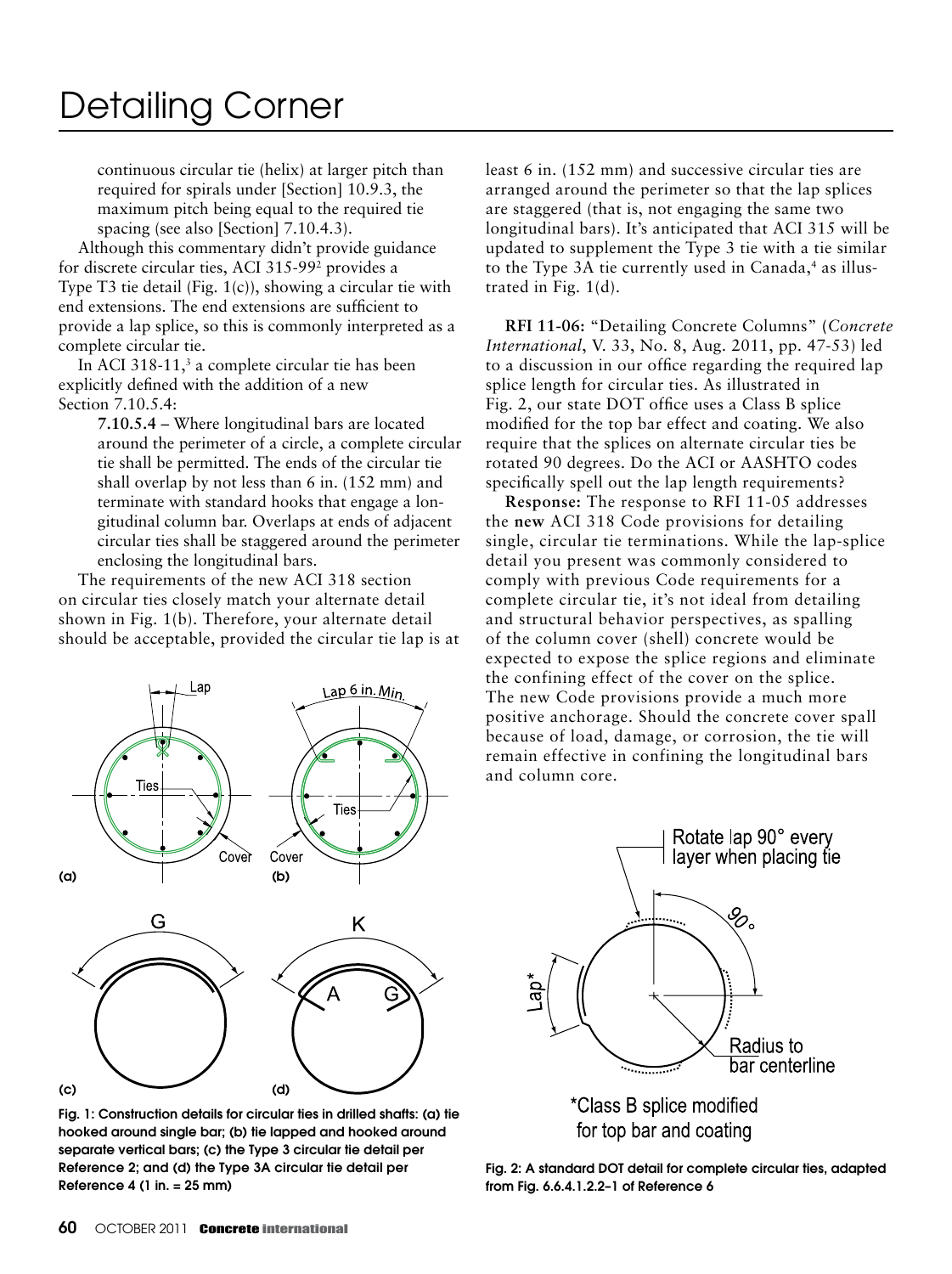

Fig. 3: Because the "A or G" dimension is 10 in. (250 mm) for a No. 5 (No. 16) bar (refer to Fig. 4), the restricted depth provided in this footing will necessitate rotation of the 90-degree hook extensions on: (a) the footing bars; and (b) the column dowels

To our knowledge, the AASHTO LRFD Bridge Design Specifications<sup>5</sup> remain unchanged from your DOT detail (Fig. 2). However, the recent ACI 318 Code hook anchorage modification to the single circular tie

pattern provides a better tie detail, which we would recommend adopting given the reasons herein.

**RFI 11-07:** As a standard practice, we detail 180-degree hooks when a section is too shallow to allow adequate cover or hook extension for 90-degree hooks (Fig. 3). Alternatively, we detail 90-degree hooks with the hooks rotated to reduce the projected length of the hook extensions. Rotating the hooks is easily accomplished on vertical dowels, because the hook extensions are horizontal, and generally rest on and are tied to continuous bars. However, gravity will force the hook extensions for top horizontal bars, such as in slabs or footings, to rotate to the vertical, so each bar extension, if rotated, must be supported with spacers or tied to another "sacrificial" bar. Could you please comment?

**Response:** Section 12.5 of ACI 318 defines the same development length *(*ℓ*dh*) for both 90- and 180 degree standard hooks, so a 180-degree hook can make for a better fit in tight places. As shown in

## **PROBUTE SUILD SUCCESS ONLINE** acii **Coming Soon:**



#### Controlled Low-Strength Material (CLSM) Fundamentals

CLSM (also known as flowable fill) is a self-consolidating, cementitious material used primarily as backfill in place of compacted fill. This course covers the basics of CLSM technology, including materials used to produce CLSM; plastic and in-service properties; proportioning, mixing, transporting, and placing; quality control; and common applications.

#### Concrete Sustainability: Basics

This course provides an introduction to the subject of sustainability, with a special emphasis on the concrete industry. Participants will study common definitions of sustainability, identify "greenwashing" in the marketplace, understand the three pillars of sustainability, and identify strategies for the integration of concrete in sustainable development.

#### Concrete Sustainability: Incorporating Environmental, Social, and Economic Aspects

This course provides an in-depth study of topics related to the environmental, social, and economic impacts of using concrete in sustainable development. Topics include the use of industrial by-products, thermal mass, storm-water management, longevity, and heat-island effect, among several others.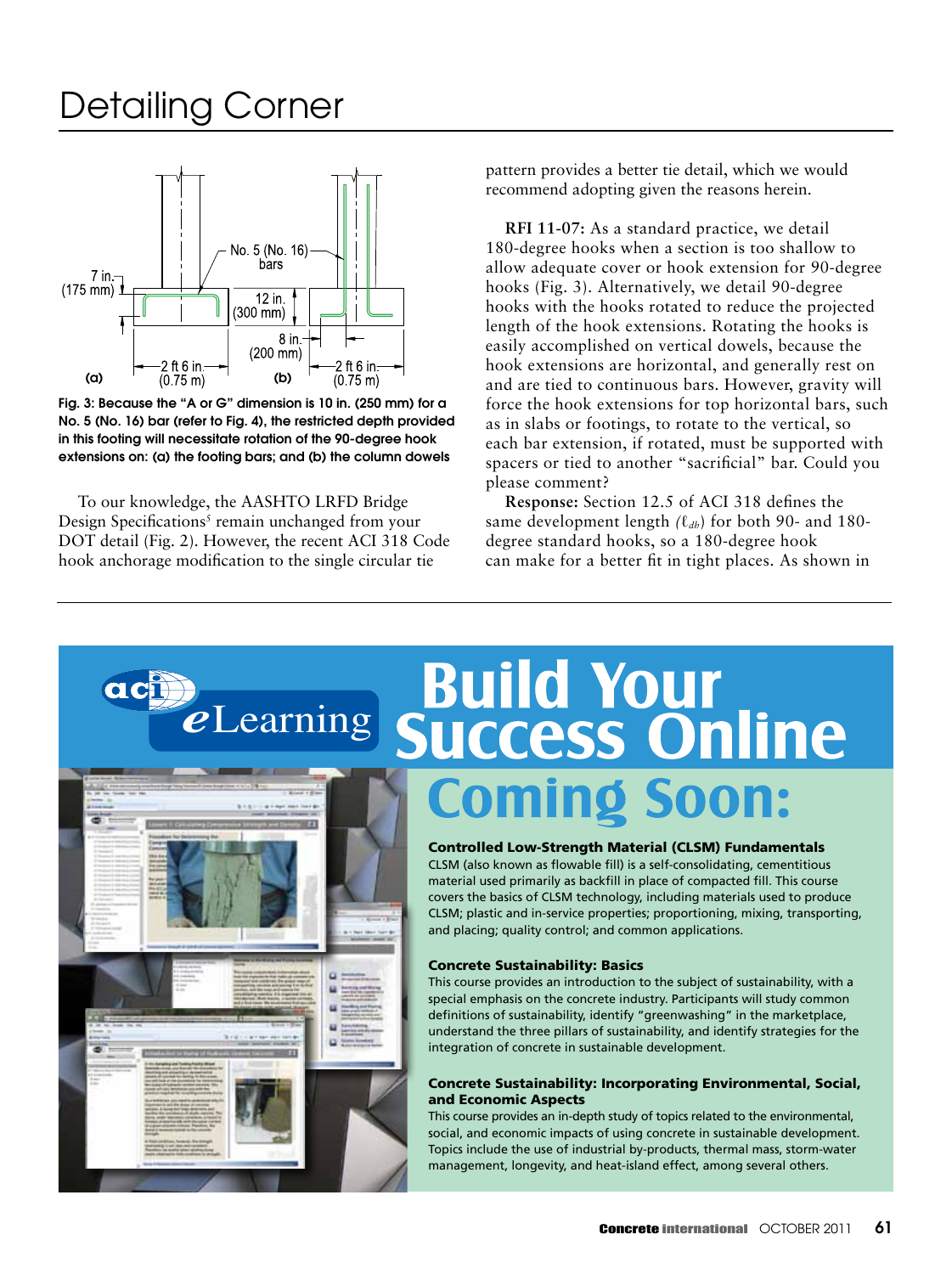

180 Degree

2 1/2 in (60 mm) Min.

| Bar Size<br>No. | 90-Degree Hook<br>"A or G" | 180-Degree Hook<br>"J" Dimension | Difference<br>In Width |
|-----------------|----------------------------|----------------------------------|------------------------|
| 3               | $6$ in                     | $3$ in                           | 3 <sub>in</sub>        |
| 4               | $8$ in                     | 4 in                             | 4 <sub>in</sub>        |
| 5               | 10 in.                     | $5$ in.                          | 5 in.                  |
| 6               | 1 <sub>ft</sub>            | $6$ in                           | $6$ in.                |
| 7               | 1 ft $2$ in.               | 7 in.                            | 7 in.                  |
| 8               | 1 ft 4 in.                 | $8$ in                           | $8$ in                 |
| 9               | 1 ft 7 in.                 | 11 3/4 in                        | 7 1/4 in.              |
| 10              | 1 ft 10 in.                | 1 ft 1 1/4 in.                   | 8 3/4 in.              |
| 11              | 2 ft 0 in.                 | 1 ft 2 3/4 in.                   | 9 1/4 in.              |
| 14              | 2 ft 7 in.                 | 1 ft 9 3/4 in.                   | 9 1/4 in.              |
| 18              | 3 ft 5 in.                 | 2 ft 4 1/2 in                    | 1 ft 0 1/2 in.         |

Fig. 4: Differences in widths of standard 90- and 180-degree hooks (1 in. = 25 mm)

Fig. 4, the difference in the widths of the two standard hooks (the "A or G" dimension of the 90-degree hook and the "J" dimension of the 180-degree hook) can vary from 3 in. for a No. 3 bar (75 mm for a No. 10 bar) to 12.5 in. for a No. 18 bar (320 mm for a No. 57 bar).

Note that 180-degree hooks must be embedded in a section with adequate depth to provide proper cover over the hook end. This will likely not govern, but it needs to be checked. For example, if 90-degree hooks are replaced with 180-degree hooks (Fig. 3(b)) on column dowels, the dowels must be embedded deep enough into the footing to allow the hook ends to have the required concrete cover over the projecting tail of the hook. For cases like these, Table 1 provides the minimum embedment for 180-degree hooks to provide 2 in. (50 mm) of concrete cover beyond the hook.

#### Table 1:

Minimum embedment required to provide 2 in. (50 mm) cover over the tail of a 180-degree standard hook

| Bar size no.   | Minimum embedment, in. |
|----------------|------------------------|
| 3              | 6                      |
| $\overline{4}$ | 7                      |
| 5              | 7                      |
| 6              | 8                      |
| 7              | 9                      |
| 8              | 10                     |
| 9              | 13                     |
| 10             | 14                     |
| 11             | 16                     |
| 14             | 20                     |
| 18             | 26                     |

 $(1 in. = 25 mm)$ 

If switching from a 90-degree hook to a 180-degree hook does not provide the required clearance, then rotating 90-degree hooks can be investigated. Besides the constructibility issues raised in the RFI, it's important to note that there are currently no provisions or guidance on how far hooks can be rotated or tilted without affecting their ability to develop the bars or compromising the performance of the reinforced concrete member itself. As an example, consider a slab with all the top bars at a support terminating in hooks. If all the hooks were rotated 90 degrees with the hooks lying in a single plane, would this arrangement cause a weakened, splitting plane in the concrete and lead to reduced performance? Perhaps.

In an effort to answer this question, research is currently underway to study the effect of rotating hooks. The specific goals of the research project are to:

- Evaluate 90- and 180-degree ACI standard hooks to determine the influence of the hook rotation angle on the development of the bar;
- Study the influence of confinement on the development of rotated hooks; and
- Develop design recommendations for limits of rotating hooks.

This research project is being sponsored by the CRSI Education & Research Foundation with testing being conducted at the Missouri University of Science & Technology.

**RFI 11-08:** Rather than placing lap splices side-by-side (Fig.  $5(a)$ ), we detail staggered laps, as shown in Fig.  $5(b)$ . An alternate is shown in Fig.  $5(c)$ , where there is a gap between the lap splices. Does the configuration shown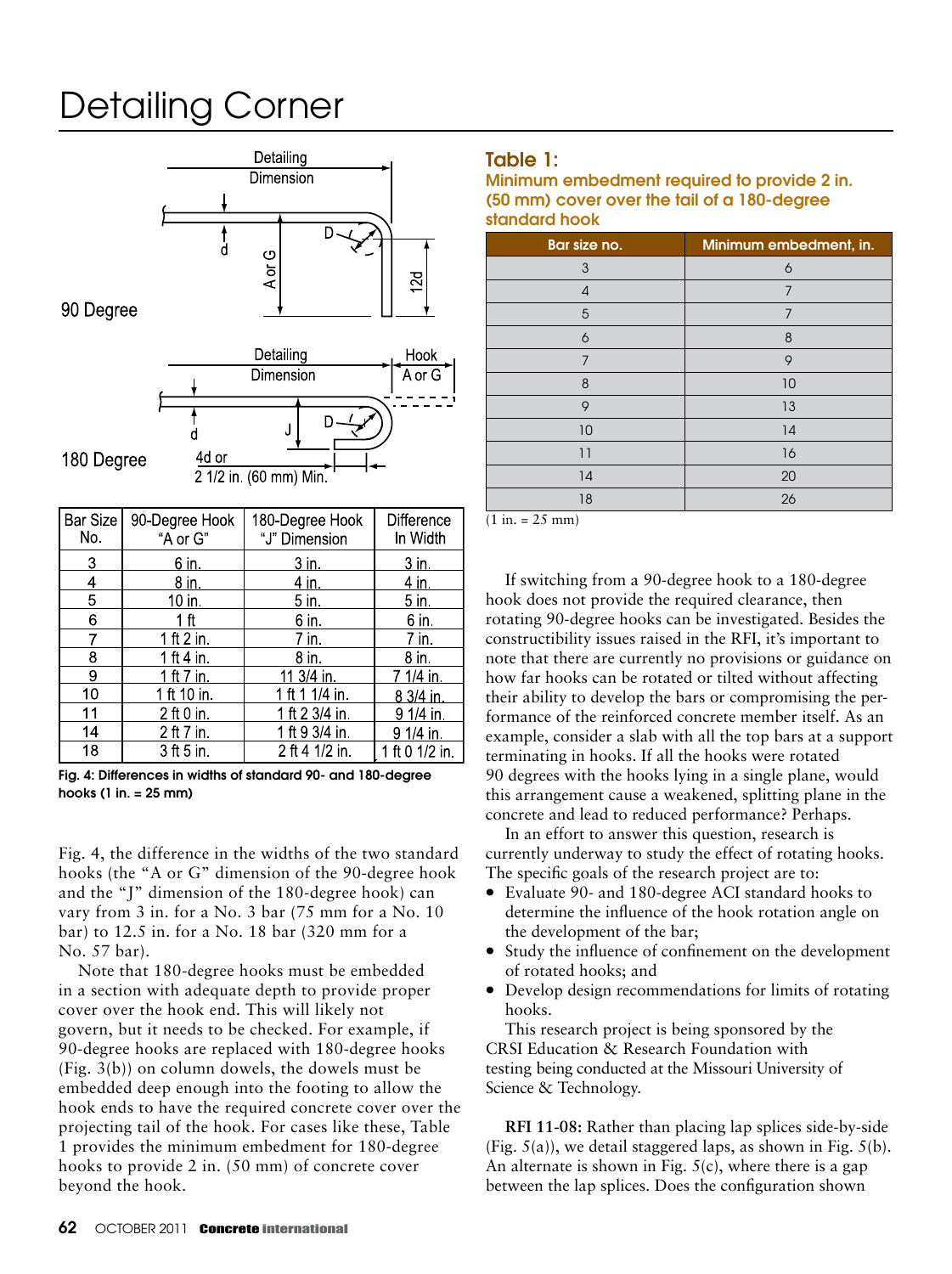in Fig. 5(c) have any advantages over that shown in Fig.  $5(b)$ ?

**Response:** Although there is no general requirement for the staggering of lap splices, ACI 318<sup>3</sup> acknowledges the benefits of staggering by requiring staggered configurations of bars and splices under various conditions, as listed in Table 2.

Although it is allowed, the reinforcing bar layout configuration shown in Fig. 5(b) is not the most ideal. Because the bar ends of successive terminated bars are aligned, there is a strong tendency for a splitting crack to develop in the concrete, coincident with the bar ends. This is illustrated in Fig. 6(a). Transverse reinforcement in this region may provide confinement and help the situation, but providing a gap between the ends of the staggered lap splices is more desirable. The layout condition shown in Fig.  $5(c)$  is better, as the crack width will be narrower if it develops at the bar ends. A condition similar to Fig.  $5(c)$  is shown in Fig.  $6(b)$ .

According to Stöckl,<sup>7</sup> the staggering of lap splices in beams (providing a "negative" gap, as shown in Fig. 6(c)) can reduce the width of flexural cracks at the ends of lap splices, provided that the stagger distance is at least one-half the lap splice length. For a Class A lap splice, with the lap splice length ℓ*dl* equal to tension development length  $\ell_d$ , the minimum stagger would be 0.5 $\ell_d$ . This is illustrated in Fig. 6(c). For a Class B lap splice, with the lap length of  $1.3\ell_d$ , the minimum stagger would be 0.65ℓ*d*. In either case, a closer stagger where the staggered regions overlap (a negative gap) provides the best structural behavior and will be consistent with the recommendations from Reference 7.

As an aside, one needs to be mindful of the various stagger lengths listed in Table 2. Depending on the condition, these lengths are expressed in terms of either bar diameters, dimensions (in. or mm), or ℓ*d*.

**RFI 11-09:** "Closure Strips and Lapped Reinforcement" (*Concrete International*, V. 33, No. 4, Apr. 2011, pp. 49-53) has the following statement on p. 51:

When determining the required lap splice lengths of the reinforcing bars, it's worth noting ACI 318-08, Section 12.2.5, which permits a reduction in tension development based on the amount of reinforcement required versus the amount of reinforcement provided. (Note: lap splice lengths are multiples of tension development lengths; Class  $A = 1.0 \ell_d$  and Class  $B =$ 1.3ℓ*d*.) As noted earlier, closure strips are usually placed where moments are small, so the amount of reinforcement in the closure strip could very well be more than is structurally required at that location.

This paragraph is erroneous. Lap splice lengths must not be reduced by invoking ACI 318-08, Section 12.2.5. Section 12.15.1 of ACI 318-08 explicitly excludes the provisions of Section 12.2.5, so a warning against this common mistake would be more appropriate. Perhaps a discussion of this exclusion should be covered in a future "Detailing Corner" article.



Fig. 5: Lap splice options: (a) aligned; (b) staggered, with no gap; and (c) staggered, with a gap